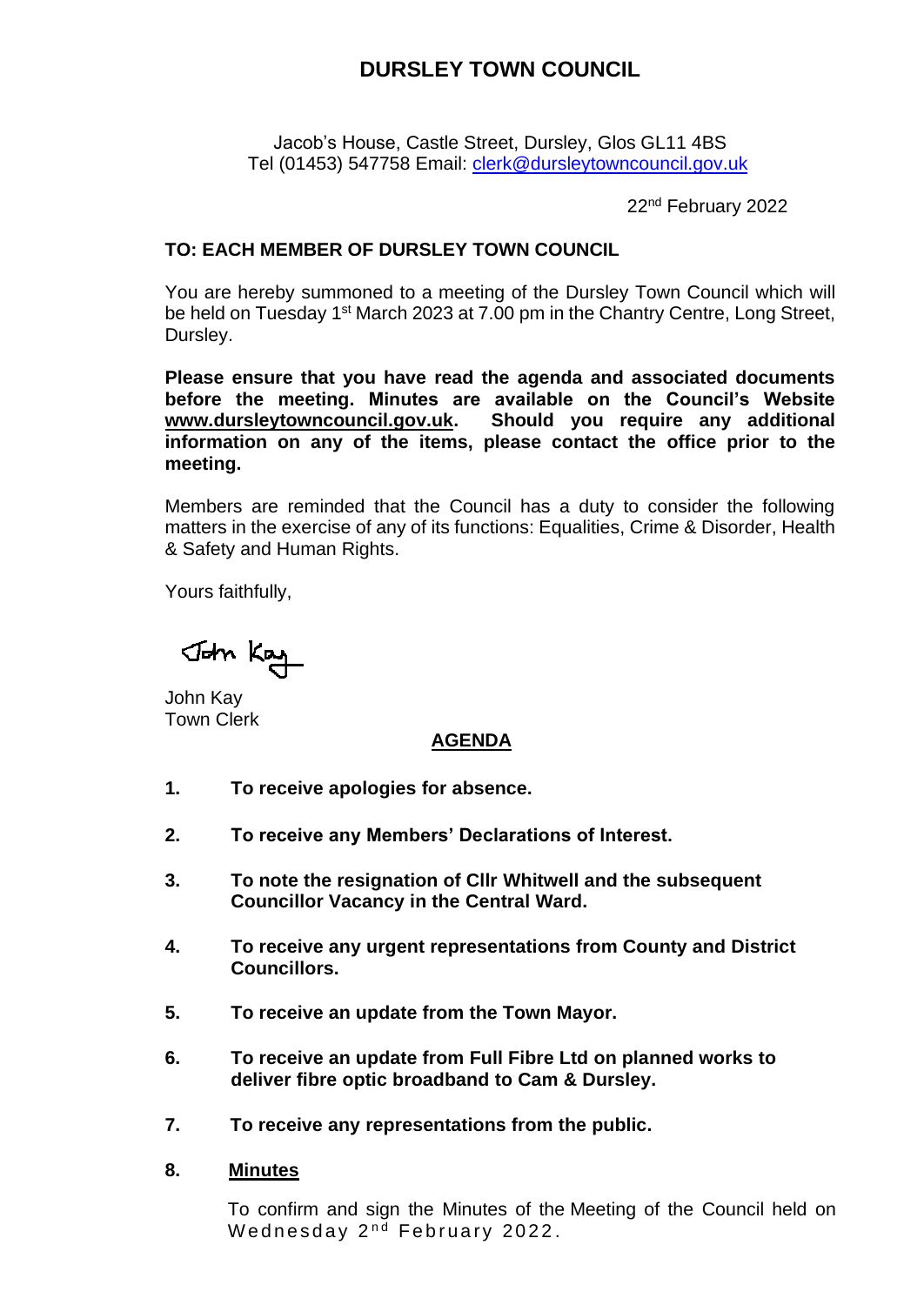# **9. Business Relating To Council Finance**

### **Regarding Council's accounts for the Financial Year 2021/22**

- **9.1** To resolve that the schedules of payments since the last Council meeting be authorised and signed by the Mayor (Members: copy attached).
- **9.2** To resolve that the Bank Reconciliation be authorised and signed by the Mayor (Members: Reconciliation, uncashed payments/receipts attached).
- **9.3** To note the income received since the last Council meeting (Members: copy attached).
- **9.4** To note the income and expenditure summary reports for 2021/22 (Members: copies attached)

# **10 Business Relating to Town Improvements & Amenities**

- **10.1** To receive a report from the Committee Chair, if necessary.
- **10.2** To consider a contribution of up to £5000 towards a Market Towns Tourism content project and to receive information on other tourism projects including a proposal for a District wide tourism app.

### **11 Business Relating To Planning**

- **11.1** To receive the Minutes of the Planning Committee meeting held on 22nd February 2022.
- **11.2** To receive a report from the Committee Chair, if necessary.

### **12 Business Relating to Green Spaces**

- **12.1** To receive the Minutes of the Green Spaces Committee meeting held on 15<sup>th</sup> February 2022.
- **12.2** To receive a report from the Committee Chair, if necessary.
- **12.3** To note our bid to purchase the "Land off Hardings Drive" was unsuccessful.

# **13 Business Relating To Policy and Finance**

- **13.1** To receive the Minutes of the Policy & Finance Committee meeting held on 22nd February 2022.
- **13.2** To receive a report from the Committee Chair, if necessary.
- **13.3** To receive any Councillor reports or attendance at meetings.